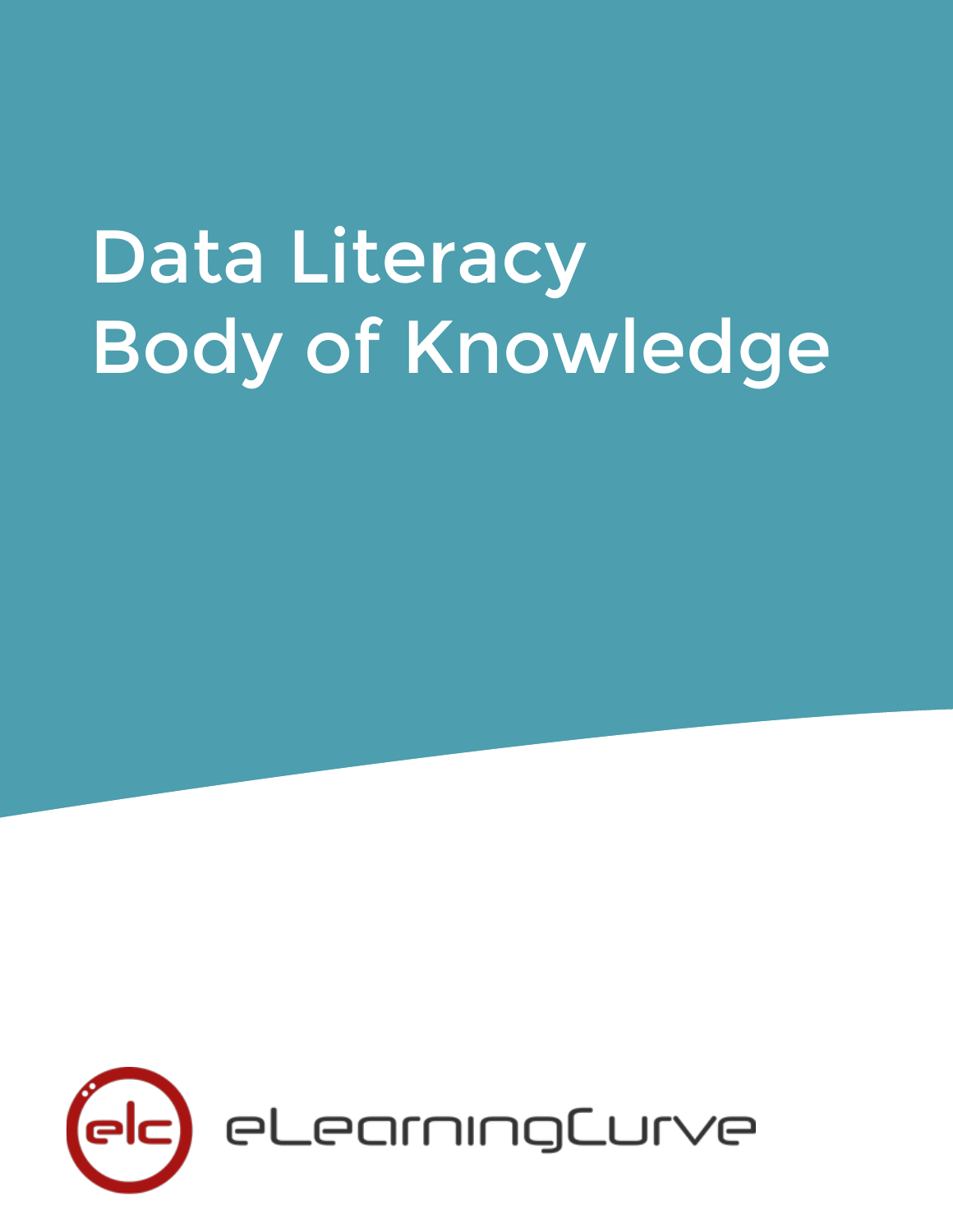

# **1. Data and Databases**

### **1.1 Data Fundamentals**

- 1.1.1 Kinds of Data
	- 1.1.1.1 Data vs. Information
	- 1.1.1.2 Raw Data and Refined Data
	- 1.1.1.3 Atomic, Summary, and Aggregated
	- 1.1.1.4 Event data and Reference Data
	- 1.1.1.5 Transactional, Operational and Analytical Data

### 1.1.2 Provenance of Data

- 1.1.2.1 Internal Enterprise, Departmental, Local, Individual, etc.
- 1.1.2.2 External Partner, Commercial, Open, Public, etc.

## 1.1.3 Data Organization

1.1.3.1 Structured and Unstructured

- 1.1.3.2 Semi-Structured and Multi-Structured
- 1.1.4 Data Contents

1.1.4.1 Data Types 1.1.4.2 Business Data vs. Metadata 1.1.4.3 Variables – Quantitative, Qualitative, and Categorical 1.1.4.4 Variables – Continuous and Discrete

## **1.2 Database Fundamentals**

1.2.1 Common File Formats

1.2.1.1 Fixed Format 1.2.1.2 Delimited – comma delimited (CSV), pipe delimited, tab delimited (TSV), etc. 1.2.1.3 Self-Describing – XML, JSON

1.2.2 Spreadsheets

1.2.2.1 Rows and Columns 1.2.2.2 Formulas and Macros 1.2.2.3 Pivot Tables

<sup>© 2021</sup> by eLearningCurve LLC. All rights reserved. Reproduction in whole or part prohibited except by written permission.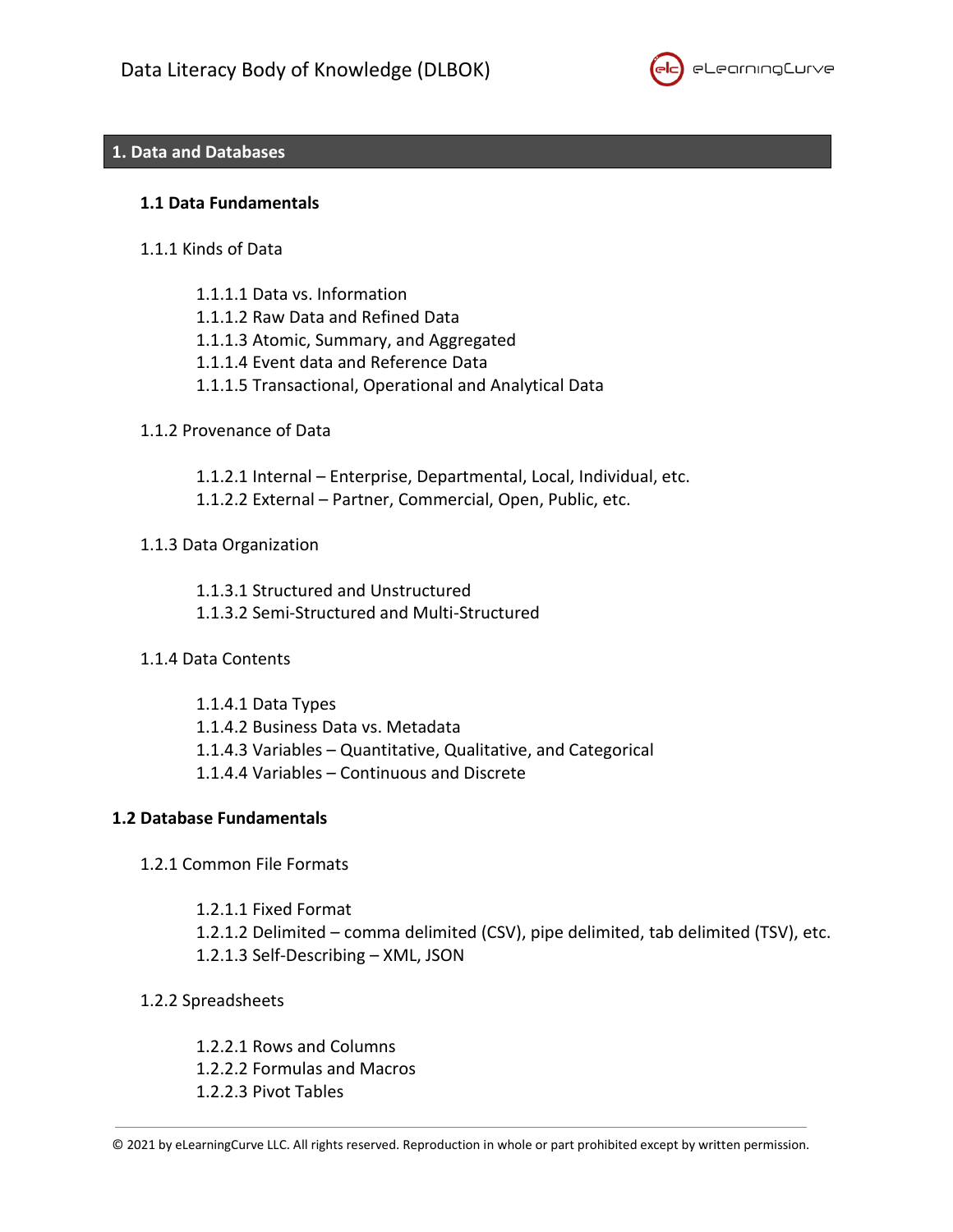

1.2.2.4 Worksheets and Workbooks

1.2.3 Relational Databases

- 1.2.3.1 Tables, Rows, and Columns 1.2.3.2 Keys, Foreign Keys, and Relationships 1.2.3.3 Structured Query Language (SQL)
- 1.2.4 Multi-Dimensional Databases
	- 1.2.4.1 Fact Tables and Facts 1.2.4.2 Dimensions and Dimension Attributes 1.2.4.3 Dimension Hierarchy 1.2.4.4 OLAP Query and Analysis
- 1.2.5 NoSQL Databases
	- 1.2.5.1 Key-Value Stores 1.2.5.2 Document Stores
	- 1.2.5.3 Wide-Column Stores
	- 1.2.5.4 Graph Databases

# 2. **Data Knowledge and Data Governance**

# **2.1 Managing Data Knowledge**

- 2.1.1 Metadata Management
	- 2.1.1.1 What is Metadata?
	- 2.1.1.2 Kinds of Metadata
	- 2.1.1.3 Metadata Processes
	- 2.1.1.4 Roles of Metadata
	- 2.1.1.5 Metadata Management Tools
- 2.1.2 Data Cataloging
	- 2.1.2.1 What is a Data Catalog?
	- 2.1.2.2 Data Catalog Metadata
	- 2.1.2.3 Data Catalog Functions
	- 2.1.2.4 Data Catalog Benefits

# **2.2 Data Governance**

<sup>© 2021</sup> by eLearningCurve LLC. All rights reserved. Reproduction in whole or part prohibited except by written permission.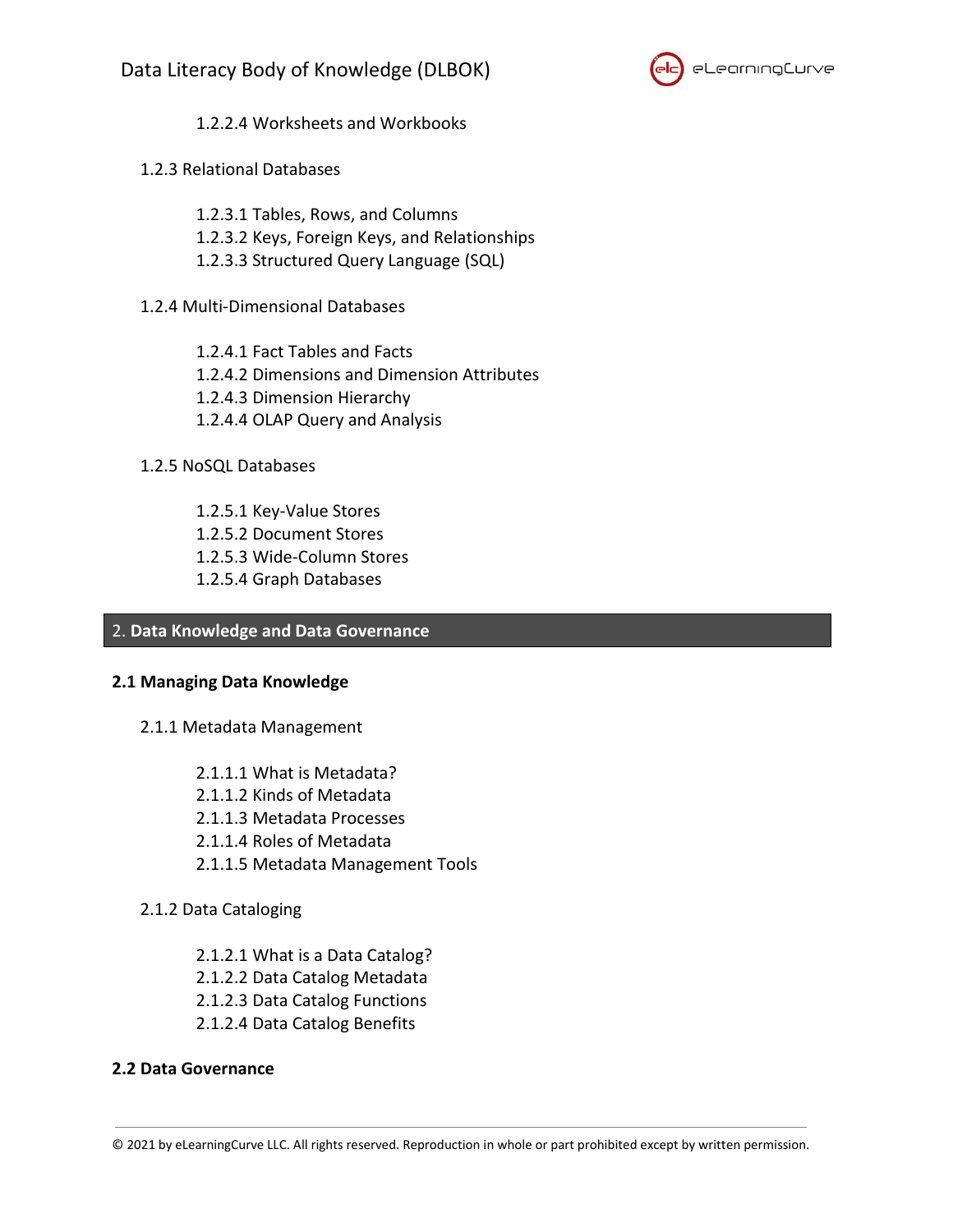

- 2.2.1 Data Governance Basics
	- 2.2.2.1 What is Data Governance?
	- 2.2.2.3 Why is Data Governance Needed?
	- 2.2.2.4 People, Processes, and Technology in Data Governance
- 2.2.2 Data Governance Goals and Purpose
	- 2.2.2.1 Data Protection Security, Privacy, and Compliance
	- 2.2.2.2 Data Utility Quality, Integration, and Metadata
	- 2.2.2.3 Data Value Impact, Risk, and Retention
- 2.2.3 Data Governance Processes and Practices
	- 2.2.3.1 Data Policy Management 2.2.3.2 Data Curation and Cataloging 2.2.3.4 Data Quality Management 2.2.3.5 Data Stewardship 2.2.3.6 Data Ethics
- 2.2.4 Data Consumer Responsibilities
	- 2.2.4.1 Regulatory Compliance 2.2.4.2 Policy Compliance 2.2.4.3 Data Constraints and Appropriate Use 2.2.4.4 Evaluating and Understanding Data 2.2.4.5 Data Sharing 2.2.4.6 Knowledge Sharing

# 3. **Data Resource Management**

# **3.1 Data Resource Consolidation**

- 3.1.1 Enterprise Data Resource Basics
	- 3.1.1.1 What is the Enterprise Data Resource?
	- 3.1.1.2 Why Enterprise Data Resource?
	- 3.1.1.3 People, Processes, and Technology
- 3.1.2 Data Consolidation

# 3.1.2.1 What is Data Consolidation?

<sup>© 2021</sup> by eLearningCurve LLC. All rights reserved. Reproduction in whole or part prohibited except by written permission.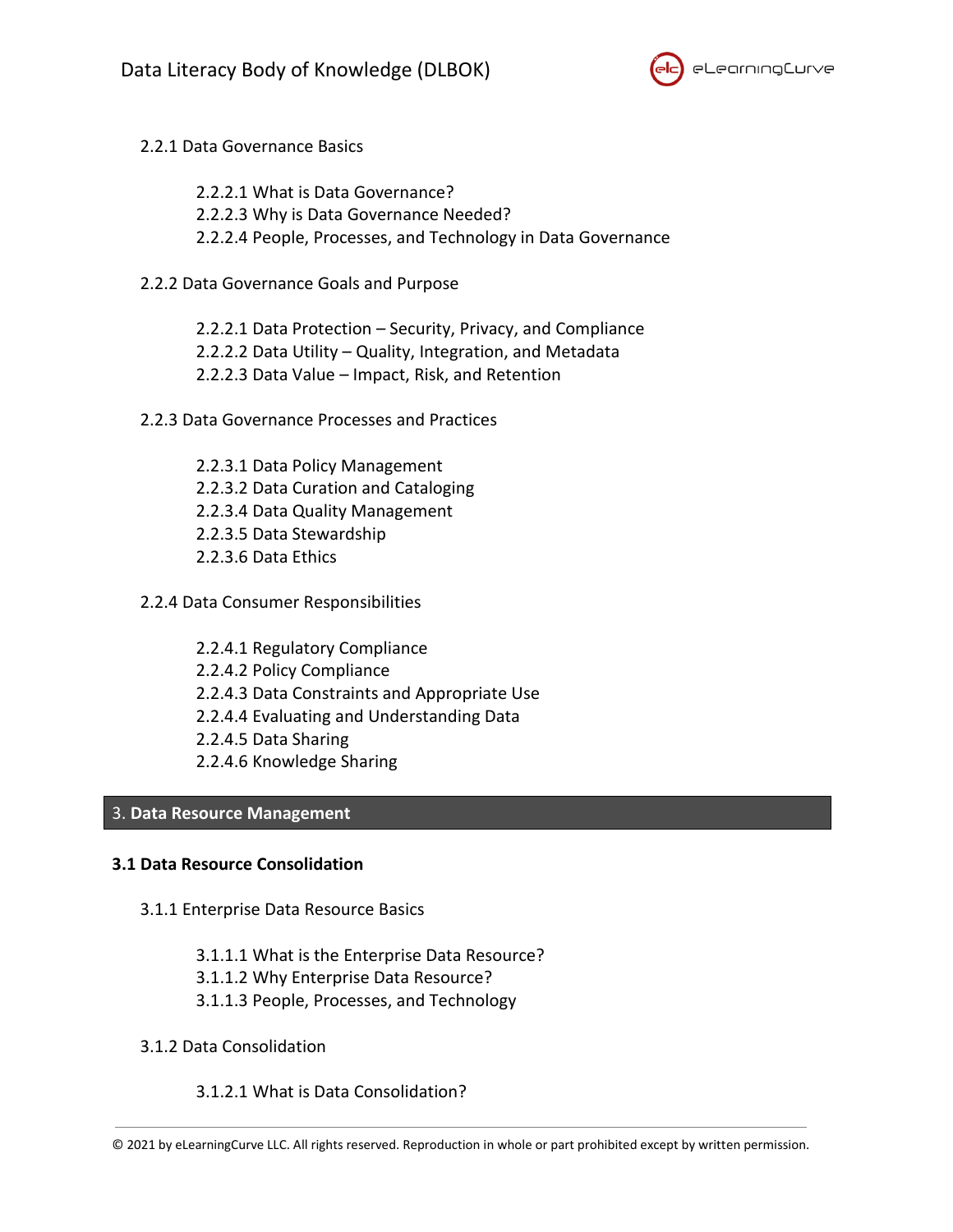

3.1.2.2 Why Consolidate Data

# **3.2 Managing the Data Resource**

- 3.2.1 Data Resource Management Architectures
	- 3.2.1.1 Data Warehousing 3.2.1.2 Data Lakes 3.2.1.3 Master Data Management (MDM)
- 3.2.2 Data Resource Management Processes
	- 3.2.2.1 Data Integration 3.2.2.2 Data Engineering 3.2.2.3 Data Preparation
- 3.2.3 Sharing the Data Resource
	- 3.2.3.1 Shared Resources 3.2.3.2 Shared Knowledge 3.2.3.3 Shared Files 3.2.3.4 Shared Reporting and Analysis

# **3.3 Using the Data Resource**

- 3.3.1 Business Intelligence (BI)
	- 3.3.1.1 What and Why of BI 3.3.1.2 Query and Reporting 3.3.1.3 OLAP 3.3.1.4 Monitoring and Alerts
- 3.3.2 Performance Management
	- 3.3.2.1 What and Why of Performance Management
	- 3.3.2.2 Performance Dashboards and Scorecards
- 3.3.3 Business Analytics
	- 3.3.3.1The What and Why of Business Analytics 3.3.3.2 Kinds of Analytics – Descriptive, Diagnostic, Predictive, Prescriptive
- 3.3.4 Advanced Analytics and Data Science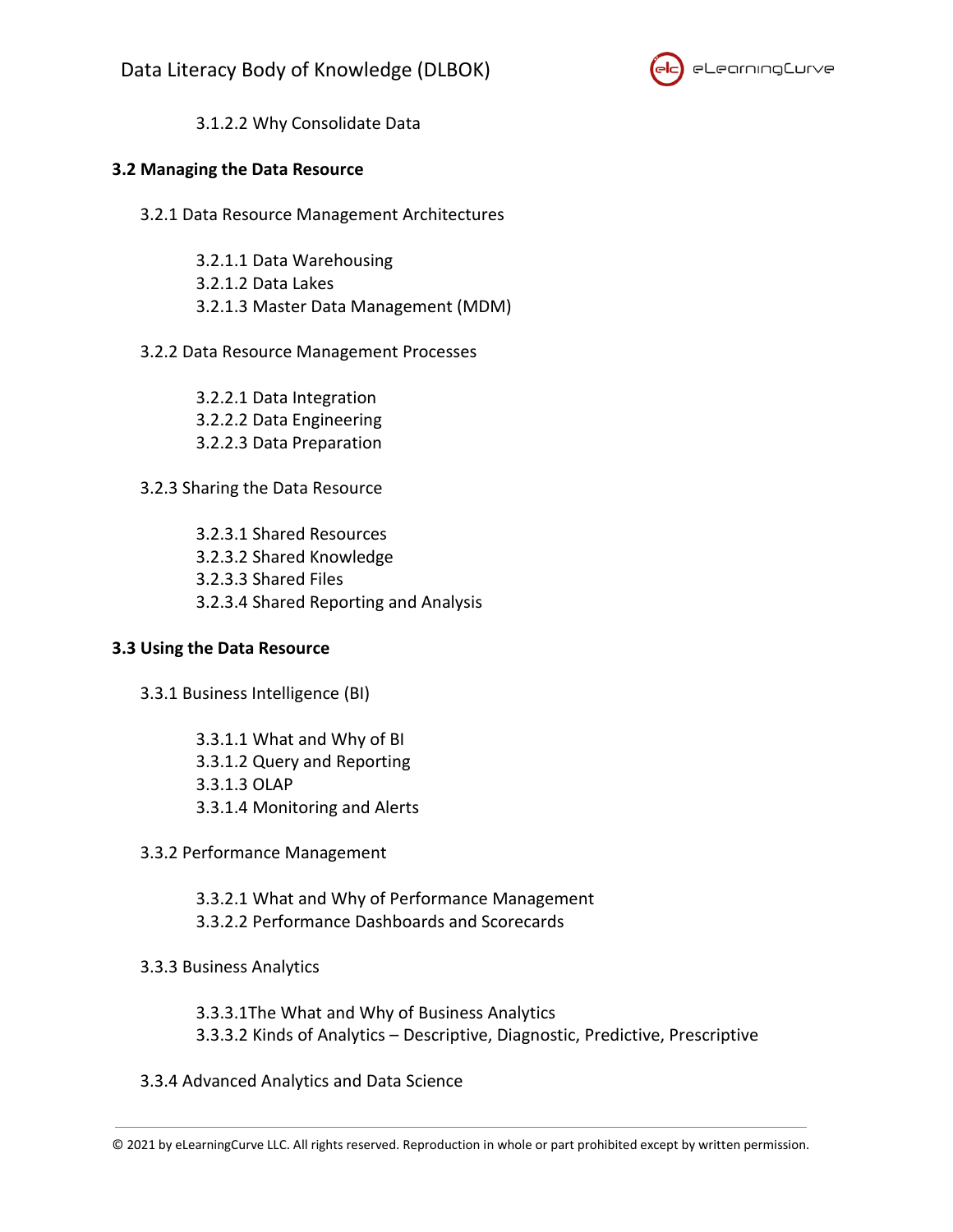

3.3.4.1 Data Mining 3.3.4.2 Prediction, Prescription, and Automation 3.3.4.3 Artificial Intelligence and Machine Learning

# 4. **Data Provisioning**

## **4.1 Finding and Evaluating Data**

4.1.1 Project Framing

4.1.1.1 Analysis Goals – Explore, Learn, Answer Questions 4.1.1.2 Problem Framing – Stating the Analysis Problem

- 4.1.2 Defining Requirements
	- 4.1.2.1 Business Requirements What do you need to do?
	- 4.1.2.2 Information Requirements What do you need to know?
	- 4.1.2.3 Data Requirements What data do you need?

## 4.1.3 Searching for Data

- 4.1.3.1 Crowdsourcing 4.1.3.2 Data Catalog 4.1.3.3 Data Marketplace
- 4.1.4 Evaluating Data

4.1.4.1 Content 4.1.4.2 Timeliness – Freshness, History & Time Spans, etc. 4.1.4.3 Quality 4.1.4.4 Metadata and Lineage 4.1.4.5 Support – Stewards, SMEs, etc. 4.1.4.6 Trust

# **4.2 Data Preparation**

4.2.1 Exploring and Profiling Data

4.2.1.1 Data Understanding – Content, Structure, Data Types, etc. 4.2.1.2 Data Discovery – Patterns, Relationships, Anomalies 4.2.1.3 Data Profiles

4.2.2 Transforming Data

<sup>© 2021</sup> by eLearningCurve LLC. All rights reserved. Reproduction in whole or part prohibited except by written permission.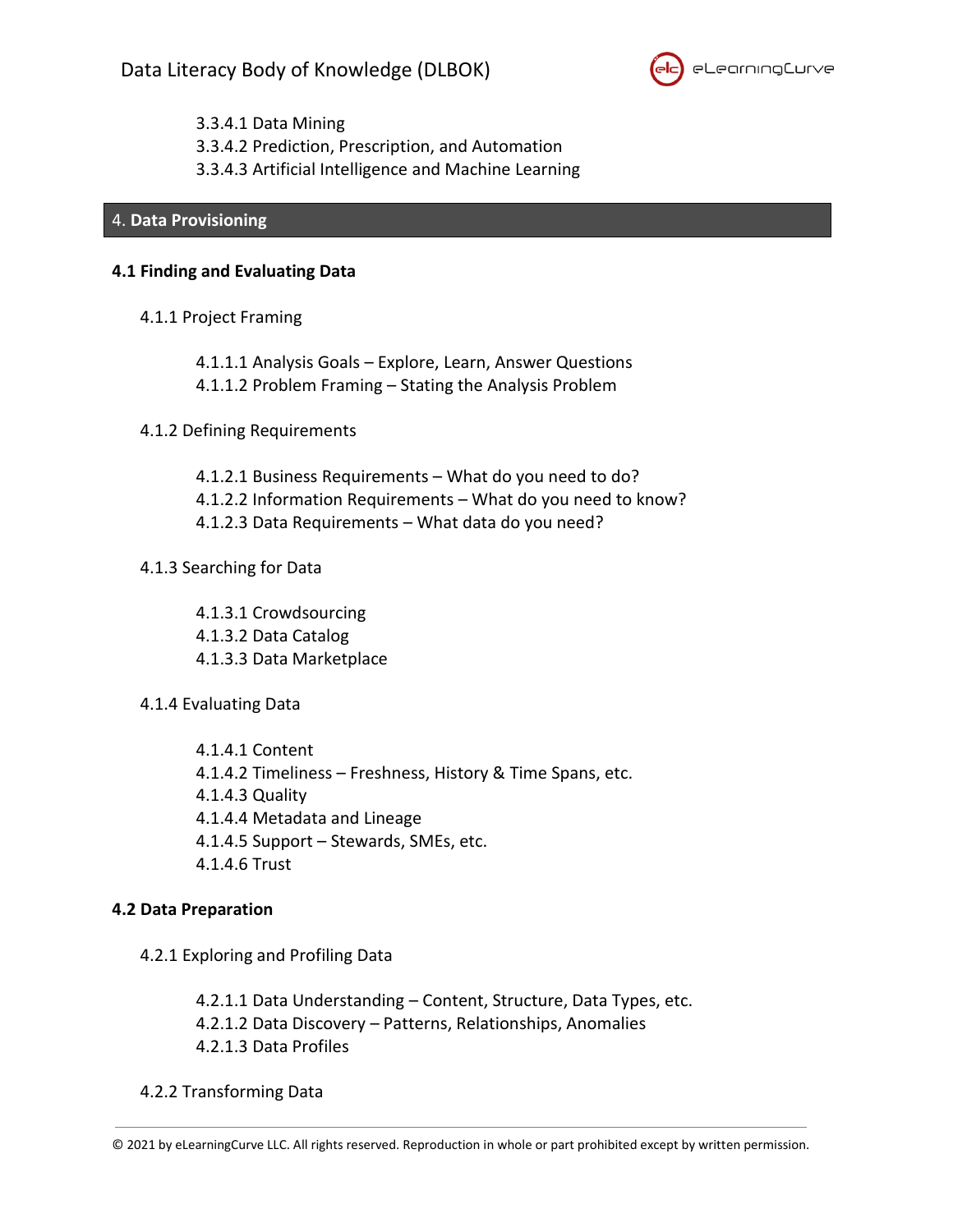

- 4.2.2.1 Standardizing and Conforming
- 4.2.2.2 Masking and Obfuscation
- 4.2.2.3 Cleansing and De-duplicating
- 4.2.2.4 Derivation, Summarization, and Aggregation
- 4.2.2.5 Sorting and Sequencing
- 4.2.2.6 Sampling and Filtering
- 4.2.2.7 Formatting
- 4.2.2.8 Blending
- 4.2.3 Managing Data and Processing
	- 4.2.3.1 Dev, QA, and Production Environments 4.2.3.2 Testing Practices and Techniques 4.2.3.3 Personal, Local, Departmental, and Enterprise Data
- 4.2.4 Data Preparation Technologies
	- 4.2.4.1 Preparing Data with Excel 4.2.4.2 Self-Service Data Preparation Tools – Low Code and No Code 4.2.4.3 Data Engineering Tools

# 5. **Data Analysis**

# **5.1 Data Analysis Techniques**

- 5.1.1 Data Manipulation
	- 5.1.1.1 Filtering 5.1.1.2 Sorting 5.1.1.3 Pivoting 5.1.1.4 Grouping – Classification and Clustering
- 5.1.2 Descriptive Statistics
	- 5.1.2.1 Basic Numeracy 5.1.2.2 Min, Max, Mean, Median, and Mode 5.1.2.3 Distribution of Values and Standard Deviation 5.1.2.4 Count, Sum, Percentage, Ratio, Rate
- 5.1.3 Inferential Statistics
	- 5.1.3.1 Regression

<sup>© 2021</sup> by eLearningCurve LLC. All rights reserved. Reproduction in whole or part prohibited except by written permission.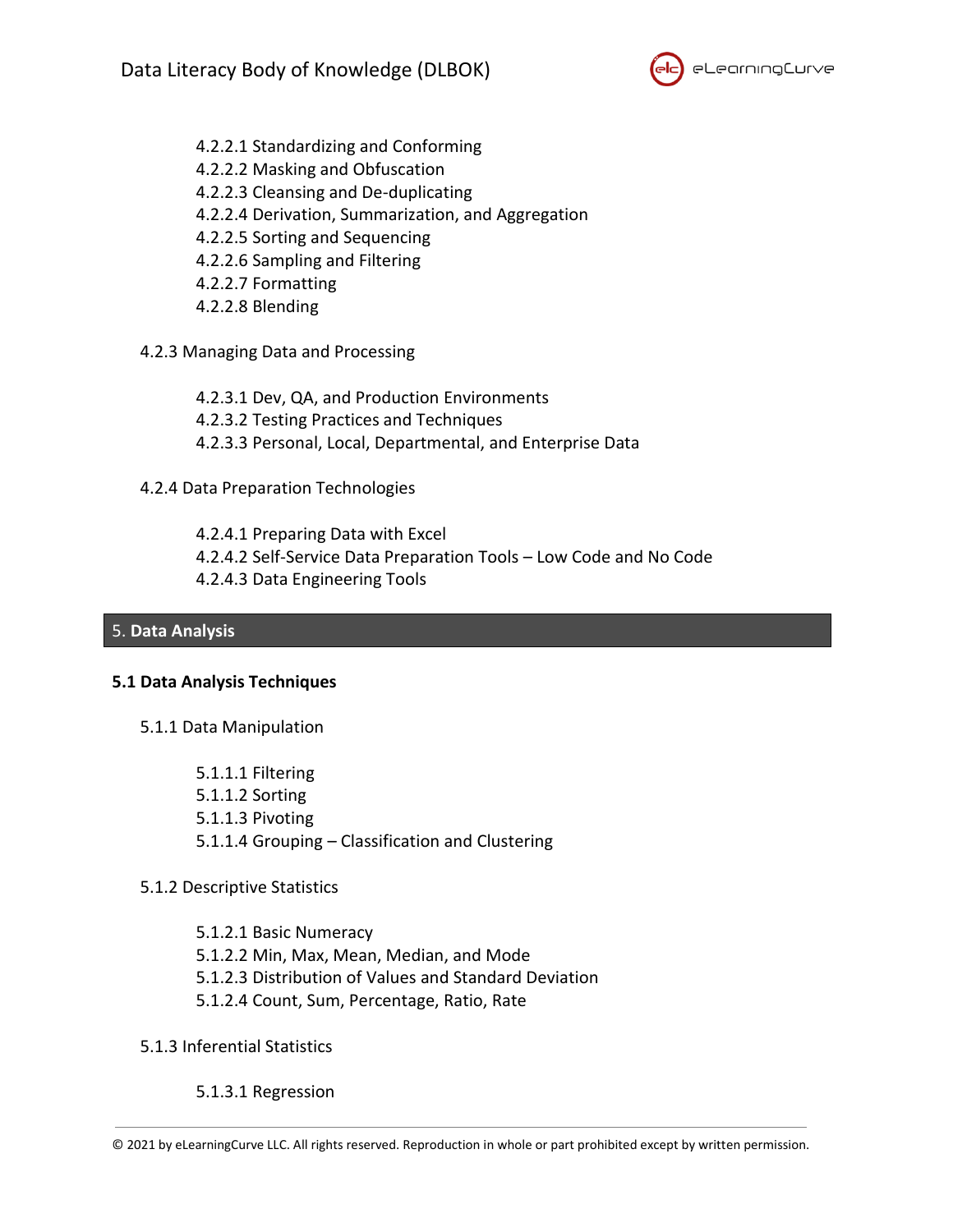

5.1.3.2 Correlation 5.1.3.3 Variance 5.1.3.4 Co-Variance

- 5.1.4 Time Series Analysis
	- 5.1.4.1 Moving Average Techniques 5.1.4.2 Univariate Time Series Models 5.1.4.3 Multivariate Time Series Models
- 5.1.5 Data Analysis Technologies
	- 5.1.5.1 Spreadsheet Analysis 5.1.5.2 Self-Service Analysis Tools 5.1.5.3 Advanced Analytics and Data Science Tools

# **5.2 Data Visualization**

- 5.2.1 Data Visualization Functions
	- 5.2.1.1 Comparisons and Distributions 5.2.1.2 Relationships, Proportions, and Compositions 5.2.1.3 Patterns, Trends, and Time Series
- 5.2.2 Charts and Graphs
	- 5.2.2.1 Types of Charts and Graphs Line, Bar, Column, Scatter, Map, etc. 5.2.2.2 Components of Charts and Graphs – Axes, Scales, Points, Lines, Shapes, Title, 5.2.2.3 Legend, Annotations 5.2.2.4 Visual Composition – Colors, Fonts, Aspect Ratio, etc.
- 5.2.3 Reading Data Visualizations
	- 5.2.3.1 Context Title, Axes, Scales, Legend 5.2.3.2 Data – Variables, Quantities, Units 5.2.3.3 Meaning – Patterns, Trends, Inference
- 5.2.4 Creating Data Visualizations
	- 5.2.4.1 Choosing the Visualization Type 5.2.4.2 Defining the Axes 5.2.4.3 Defining the Scales – Linear and Log, Zero and Non-Zero Base 5.2.4.4 Units of Measure 5.2.4.5 Title, Legend, Annotations

<sup>© 2021</sup> by eLearningCurve LLC. All rights reserved. Reproduction in whole or part prohibited except by written permission.